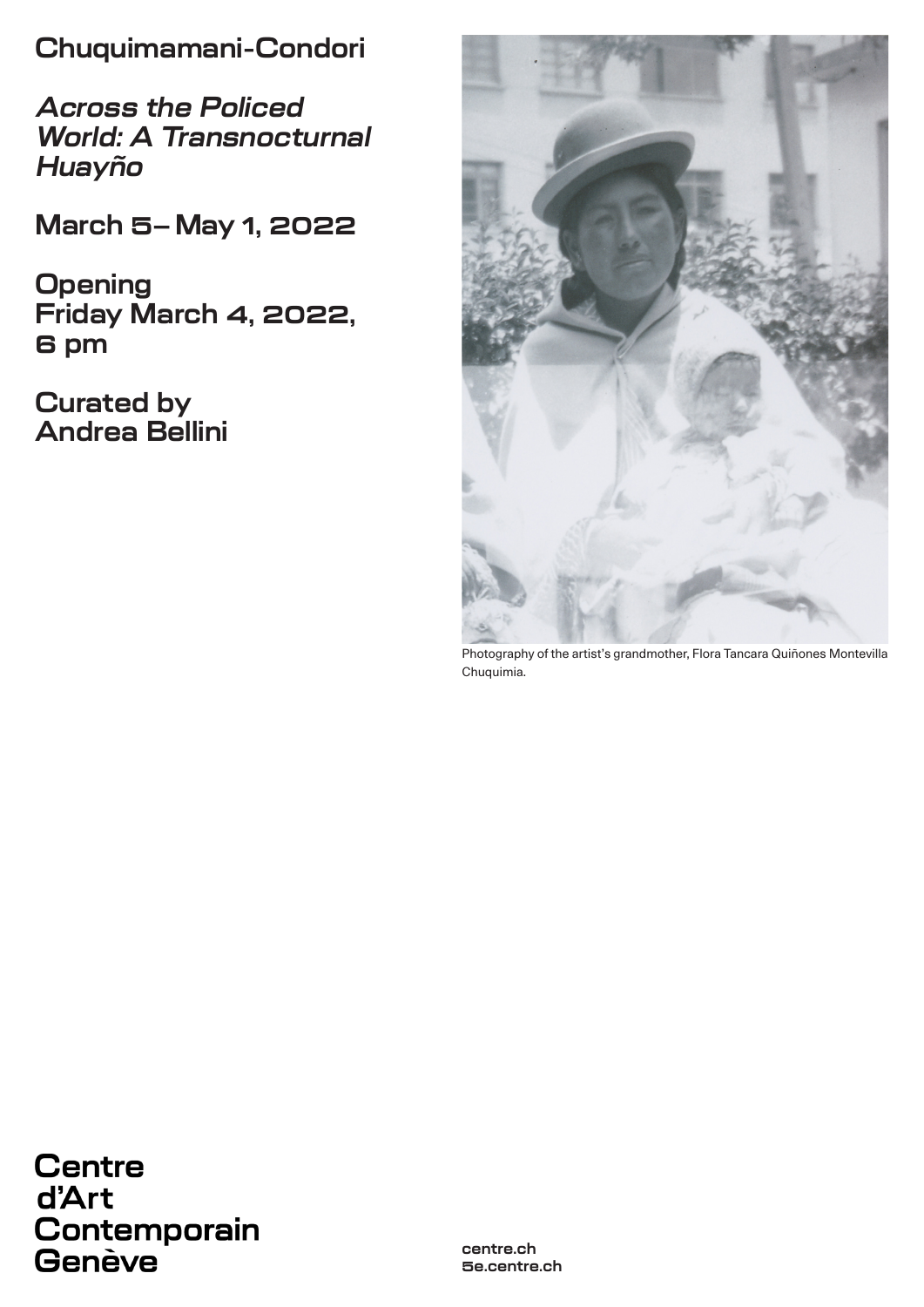**"From the darkness of eternal night,** 

**weaving twilight, weaving red through the** 

**heat of their voices**

**They say the ancestors were dancing,** 

**singing:**

**Desnudito, never let the light come /** 

**Desnudito, never let the day arrive**

**Because they knew the approaching sunrise** 

**brought the mundo en policía (policed world)"**

**–Aymara oral history**

The Centre d'Art Contemporain Genève is pleased to present *Across the Policed World: A Transnocturnal Huayño*, an exhibition by multidisciplinary artist and musician Chuquimamani-Condori.

Previously invited by the Centre for the Biennale de l'Image en Mouvement 2018, she produced an original score for the occasion, presented as a sound installation. The artist now returns with an exhibition that is built to create a historical foundation for *Amaru's Tongue: Daughter*, the first commissioned moving-image work by Chuquimamani-Condori and her brother Joshua Chuquimia Crampton, co-produced by the Centre d'Art Contemporain Genève.

### **Across the Policed World: A Transnocturnal**

#### **Huayño**

On entering the first room, visitors are immersed in *The Lake Before the Sun Was Born (Twilight Ceremony, or The True Ceremony)*, a sound installation made of recordings of the artist's mother. The work provides an oral history that grounds the film *Amaru's Tongue: Daughter* (with memory being carried through the present via sound).

Acting as a bridge between the sound installation and the film, the second room introduces the artist's family as they engage in ceremony. Large-scale archive images dating back to the period 1900-1940 (Tancara Chuquimia family archive) constitute memory through image recollection (ceremony captured through light, or ceremony in the "policed world").

Through both the sound installation and archival photography, the exhibition invites visitors to enter the intimate atmosphere of a ceremony, providing an introduction to the film, and attesting to a broader history of ceremony across the artist's family or *wila masinaka*, blood friends.

*Amaru's Tongue: Daughter* brings sound and image together in the third room of the exhibition. In a collagelike assemblage, the film weaves archival audio and visual recordings interlaced with brief, personal stories from the artists' great-grandparents and grandparents, who fought for native education and the abolition of the Hacienda institution in the 1950s, a large system of landholdings sustained by the Bolivian Republic, under which Aymara people were enslaved for agricultural labour.

### **Amaru's Tongue: Daughter**

This newly commissioned film, shot mostly on 8mm film, with hand-drawn animation sequences and a score composed and performed by Joshua Chuquimia Crampton, enacts a ceremony for the artists' late grandmother, Flora Tancara Quiñonez Chuquimia and details the event in stories of the artists' family that compose part of the Aymara community, a group of indigenous nations whose territories overlap with Bolivia, Chile and Peru, and whose people live today across the globe, maintaining relations through land ties and ceremony.

*Amaru's Tongue: Daughter* opens a series of multiple beginnings, that together hint at an experience of the nonlinearity of time known in Aymaran as *qhipnayra*, in which the past is faced "ahead" and the future lies